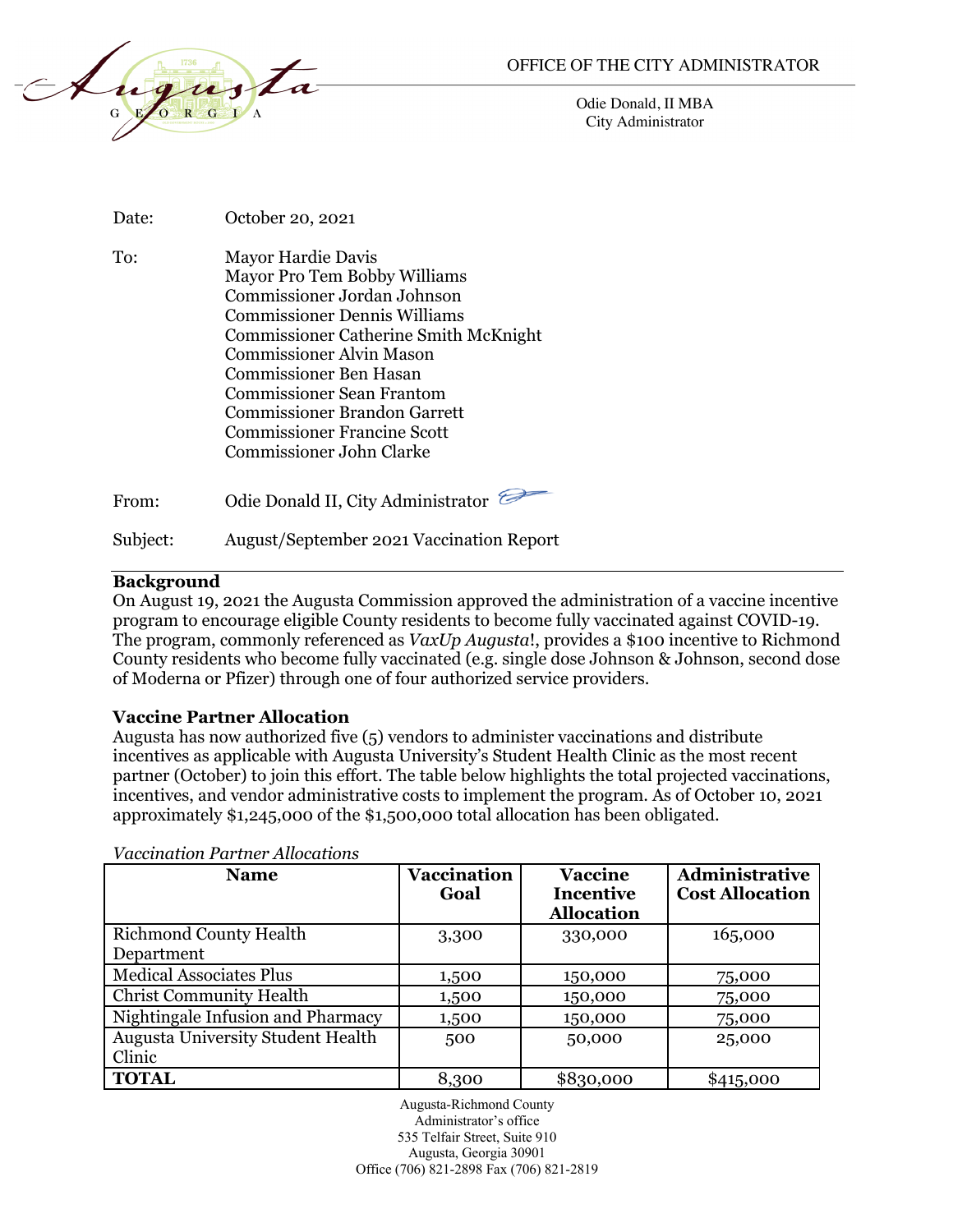### *VaxUp Augusta!* **Launch + Initial Implementation**

Following the Augusta Commission's approval, *VaxUp Augusta!* launched on September 8, 20221 at May Park. The initial clinic, hosted by the Georgia Department of Public Health (DPH) the first partner to onboard, boasted more than 120 citizens who received a first or second dose.

# *VaxUp Augusta!* **Initial Reporting (Reporting Period: 08/16/ thru 10/8/21)**

Below is a cumulative report out of all five (5) authorized vaccination partners. It should be noted that while DPH began program implementation in August, the remaining vendors onboarded and began implementation in September. Further, Nightingale Infusion & Pharmacy and Augusta University Student Health are the two most recent partners and will begin implementation mid-October; therefore, these partners are not required to provide a report for the period ending October 10, 2021.

| <b>Total First Doses for Richmond County Residents</b>     | 1,105     |
|------------------------------------------------------------|-----------|
| Total Number of Fully Vaccinated Richmond County Residents | 1,268     |
| <b>Total Shots for Richmond County Residents</b>           | 2,393     |
| <b>Total Gift Cards Issued</b>                             | 1,029     |
| Total Amount Expended (including administrative cost)      | \$213,287 |
| <b>Total Clinics in Richmond County</b>                    | 112       |

### *Richmond County VaxUp Augusta! Cumulative Outcomes*

In addition to the cumulative report, included below is a detailed report of total doses administered, total second doses administered, incentives administered, and total clinics by vaccination partner.

*Richmond County Health Department* (Reporting Period: 08/16/ thru 10/8/21)

| <b>Total First Doses for Richmond County Residents</b>     | 845                                           |
|------------------------------------------------------------|-----------------------------------------------|
| Total Number of Fully Vaccinated Richmond County Residents | 1019                                          |
| <b>Total Shots for Richmond County Residents</b>           | 1,864                                         |
| <b>Total Gift Cards Issued</b>                             | 928                                           |
| Total Amount Expended (including administrative cost)      | \$189,962                                     |
| <b>Total Clinics in Richmond County</b>                    | <b>Static Clinic at Windsor</b><br>Spring M-F |
|                                                            | 50 mobile clinics                             |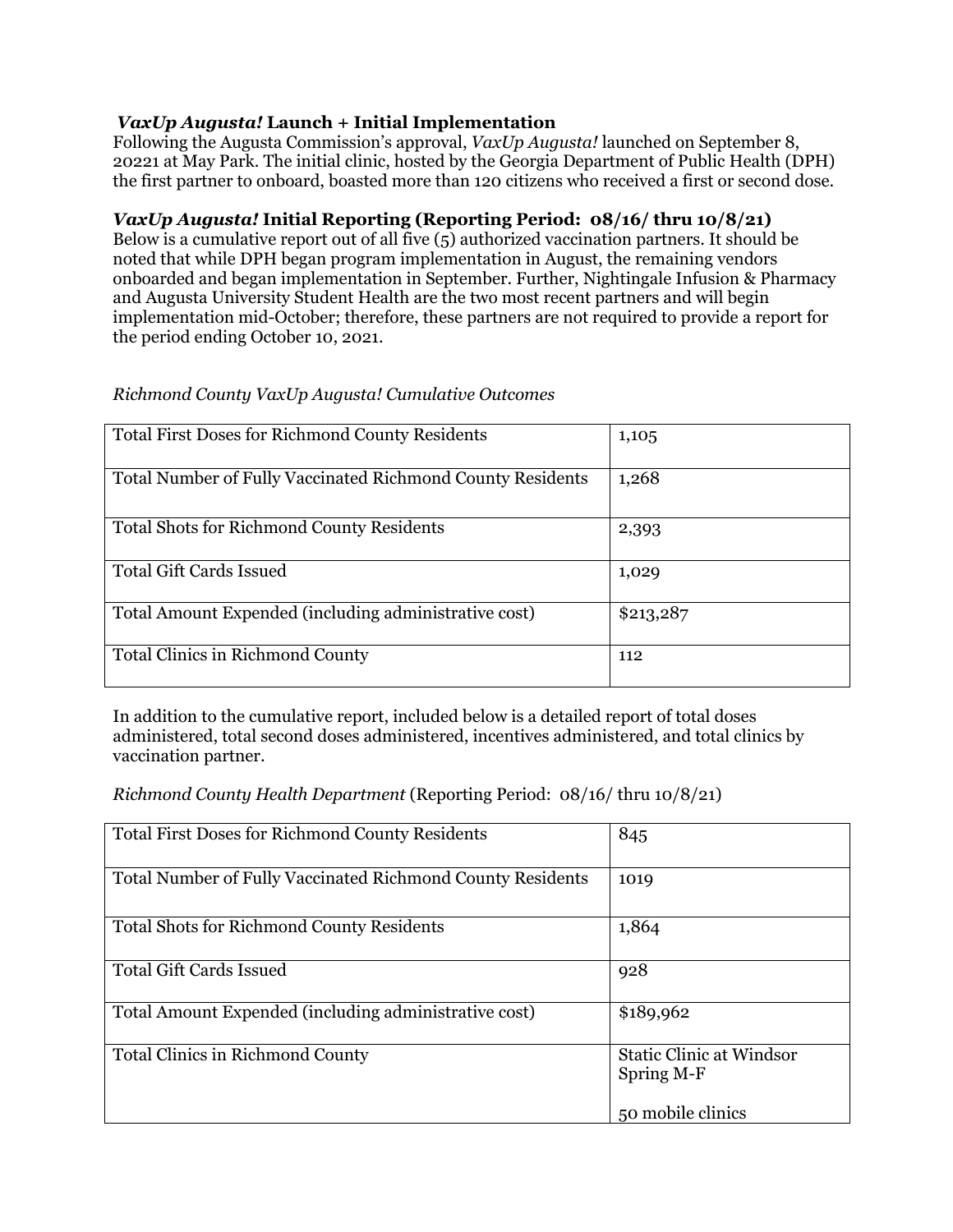| <b>Total First Doses for Richmond County Residents</b>            | 185                                         |
|-------------------------------------------------------------------|---------------------------------------------|
| <b>Total Number of Fully Vaccinated Richmond County Residents</b> | 187                                         |
| <b>Total Shots for Richmond County Residents</b>                  | 372                                         |
| <b>Total Gift Cards Issued</b>                                    | 77                                          |
| Total Amount Expended (including administrative cost)             | \$11,550                                    |
| <b>Total Clinics in Richmond County</b>                           | 22 Mobile Clinic's<br>16 In office Clinic's |
|                                                                   | 38=Total Clinic's                           |

*Medical Associates Plus* (Reporting Period: 08/16/ thru 10/8/21)

*Christ Community Health* (Reporting Period: 08/16/ thru 10/8/21)

| <b>Total First Doses for Richmond County Residents</b>     | 75       |
|------------------------------------------------------------|----------|
| Total Number of Fully Vaccinated Richmond County Residents | 62       |
| <b>Total Shots for Richmond County Residents</b>           | 157      |
| <b>Total Gift Cards Issued</b>                             | 24       |
| Total Amount Expended (including administrative cost)      | \$11,775 |
| <b>Total Clinics in Richmond County</b>                    | 24       |

Countywide Impact of VaxUp Augusta!

Since the August 19, 2021 Commission authorization, interest and education related to the vaccine and mitigating COVID-19 has increased substantially. Approximately 10,000 more residents (5%) have received at least one dose, while 11,000 more residents (6%) have become fully vaccinated. A detailed overview of the countywide statistics is included in the chart below.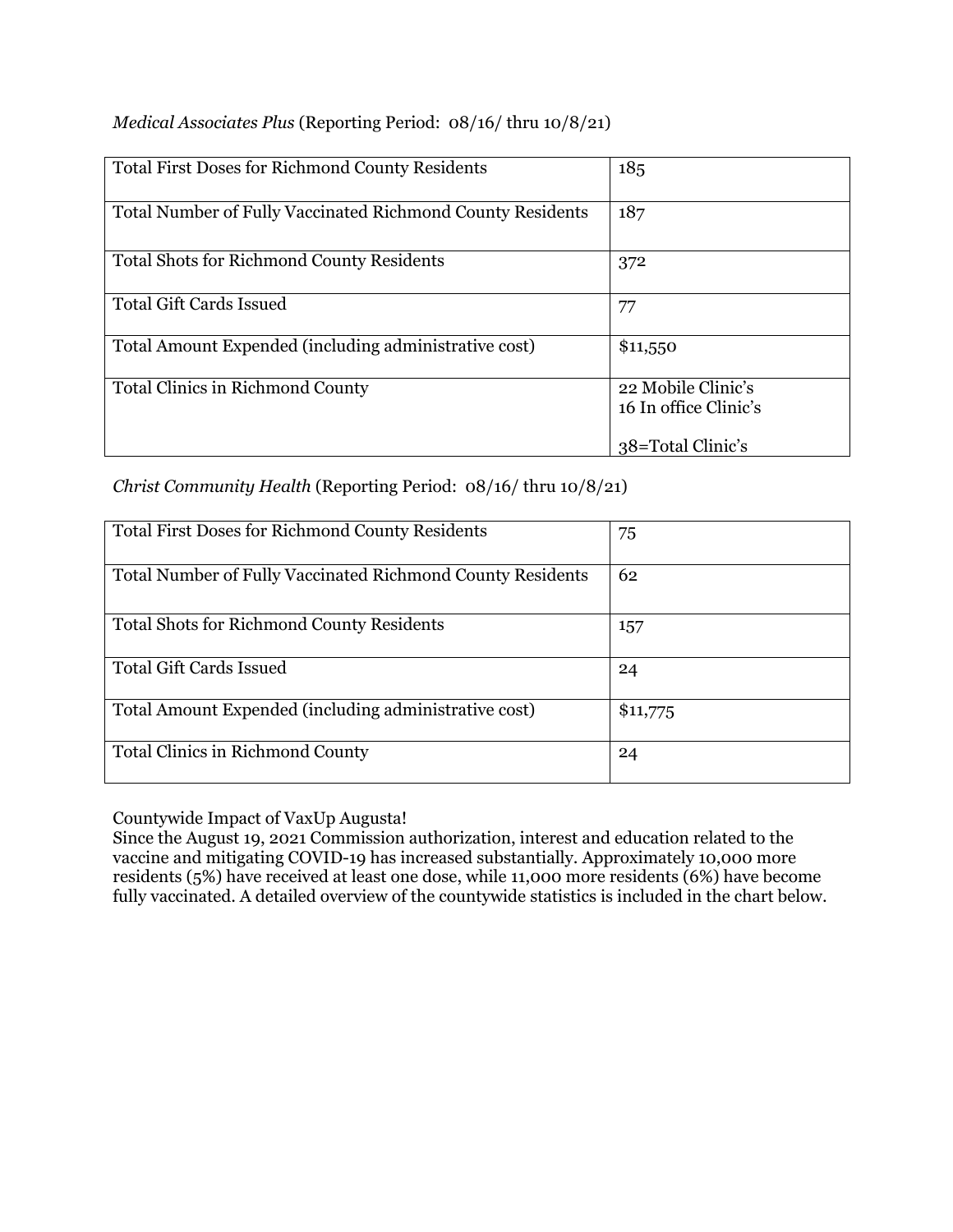### *Richmond County Vaccination Metrics*

|                        |                             | # ADMINISTERED  | #ADMINISTERED        |                   |
|------------------------|-----------------------------|-----------------|----------------------|-------------------|
|                        |                             |                 | PER <sub>100</sub> K |                   |
| <b>August 20, 2021</b> | 142,680                     |                 | 70,685               |                   |
| October 20, 2021       |                             | 168,823         | 83,637               |                   |
|                        | <b>RESIDENTS VACCINATED</b> |                 |                      |                   |
|                        | # At Least                  | % At Least      | $#$ Fully            | % Fully           |
|                        | <b>One Dose</b>             | <b>One Dose</b> | <b>Vaccinated</b>    | <b>Vaccinated</b> |
| <b>August 20, 2021</b> | 77,377                      | 38%             | 67,158               | 33%               |
| October 20, 2021       | 87,101                      | 43%             | 78,856               | 39%               |

# **Continued Implementation**

As of October 1, 2021, all vaccination partners are in place and prepared to fully implement the program via an array of activations including static clinics, mobile clinics, and Commission supported activations highlighted by the October 30, 2021 mass vaccination event at the James Brown Arena. A detailed overview of currently scheduled vaccination events is listed below.

| <b>Date</b>      | <b>Time</b>  | Location                         | <b>Vaccine Partner</b> | <b>Vaccine</b>     |
|------------------|--------------|----------------------------------|------------------------|--------------------|
| Thursday, Oct 28 | $4$ pm - 6pm | Aquatic Center (Will be outside) | <b>MAP</b>             | Moderna            |
| Saturday, Oct 30 | 10am - 2pm   | JBA (drive-thru)                 | <b>MAP</b>             | Moderna            |
| Thursday, Nov 4  | $4pm - 6pm$  | Warren Rd                        | Nightingale            | Pfizer,<br>Moderna |
| Saturday, Nov 6  | $11am - 2pm$ | Robert Howard                    | <b>Public Health</b>   | Pfizer,<br>Moderna |
| Saturday, Nov 20 | 10am - 2pm   | Augusta Mall (drive-thru)        | <b>Public Health</b>   | Pfizer,<br>Moderna |
| Thursday, Dec 2  | $11am - 2pm$ | Jamestown                        | Nightingale Services   | Pfizer,<br>Moderna |
| Saturday, Dec 4  | $12pm - 4pm$ | Carrie J Mays                    | <b>Public Health</b>   | Pfizer,<br>Moderna |

#### *Covid Vaccine Clinic Schedule*